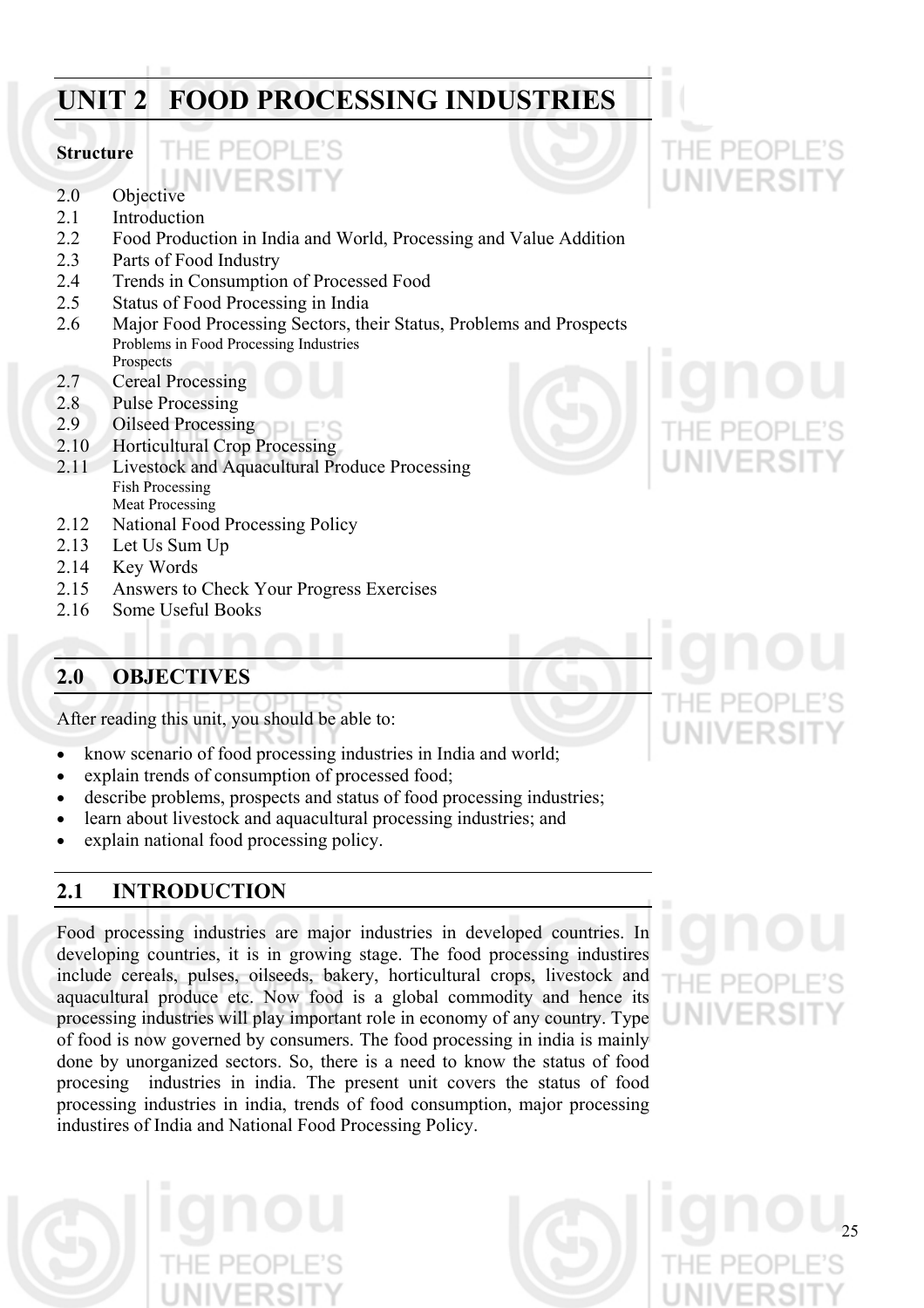# **Science and Technology 2.2 FOOD PRODUCTION IN INDIA AND WORLD, PROCESSING AND VALUE ADDITION**

The global food industry, with a value of US\$ 2.2 trillion annually, is the single most important industry in the world economy. Food industry is expected to be worth \$ 10 trillion by 2028 and most of this growth will come from developing world. The direct impact of the sub sector on growth and indirect stimulus to other type of economic activity carry important implications for employment, exports, food security and living standards. The development of food industries mainly depends upon the raw material coming from agriculture. The production of food grains of the world and percent share of India is given in Table 2.1.

**Table 2.1: Production of major agricultural commodities and India' share in 2001** 

| S.No. | <b>Commodity</b>     | <b>World production</b><br>$(900 \text{ tons})$ | % Share of India |
|-------|----------------------|-------------------------------------------------|------------------|
| 1.    | Paddy                | 601128                                          | 21.9             |
| 2.    | Maize                | 602814                                          | 1.9              |
| 3.    | Wheat                | 585421                                          | 12.3             |
| 4.    | Groundnut (in shell) | 33802                                           | 17.7             |
| 5.    | Sugarcane            | 1259906                                         | 23.3             |

On an average, agro-industries accounts for about 2% of GDP in developing countries but 9% in developed countries. The value of agro-processing is about three to four times that of agriculture in developed world, while it is typically a fraction of the value of agriculture in developing world. In developed countries, the share of total value added products in agro industries is 20-30%, whereas in developing world it is 30-45%.

The distribution of agro-processing industries within the developing world is relatively unequal. In 1997, 40% of agro-processing value added products in developing countries were concentrated in South and East Asia and Latin America. Among the developing countries, India ranked fourth with 9% value added products of the contribution from developing world. Trade in food products is increasing with a growth rate of 9.4% each year compared with an annual growth of 2.1% for agricultural commodities. Growth has been concentrated among developed countries. About 85% of European Union food exports are processed food while 60% of African export are primary commodities.

Now food is a global commodity. Food is traded and shipped around the world. The modern grocery store sells food from all over the world. These food might include cheese from Europe, beef from Australia, strawberries from Mexico, and apple from Argentina. The food processing industries are opening subsidiaries in other countries and fast food companies are opening outlets all over the world. Globalization and WTO will affect the world food processing industries to a great extent with the new global standards and food safety regulations.

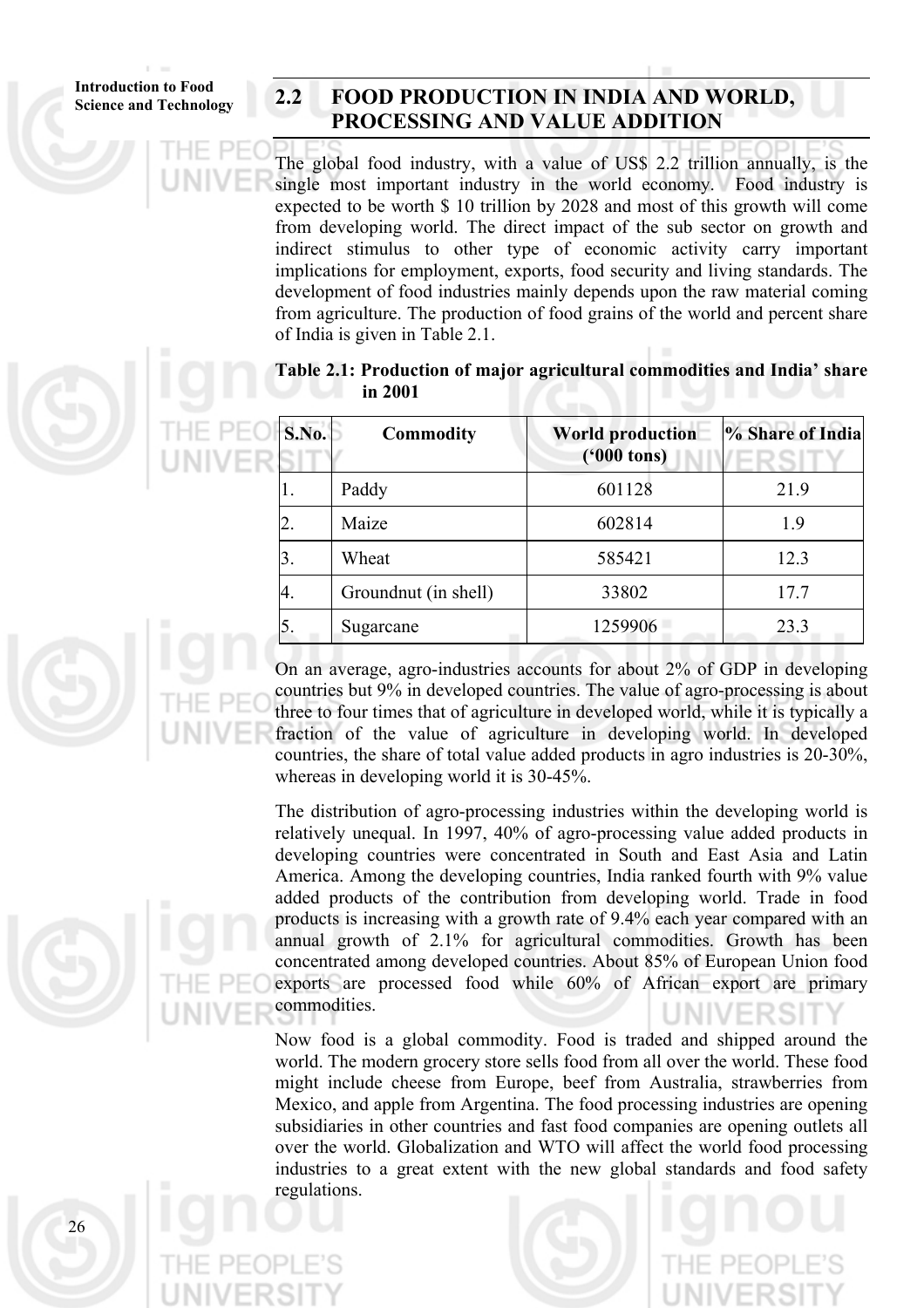# **2.3 PARTS OF THE FOOD INDUSTRY Industries**

The food industry is divided into four major segments:

i) Production

- ii) Manufacturing/processing
- iii) Distribution
- iv) Marketing

**Production:** Production includes such activities as farming, ranching, orchard management, fishing and aquaculture. Technologies involved in production of the raw materials include the selection of plant and animal varieties, cultivation, growth, harvest, slaughter, and the storage and handling of the raw materials.

**Manufacturing/processing:** Manufacturing converts raw agricultural products to more refined or finished products. Manufacturing requires many unit operations and processes that are at the core of food sector.

**Distribution:** Distribution deals with those aspects conducive to product sales, including: product form, weight and bulk, transportation, storage requirements and storage stability.

**Marketing:** Marketing is the selling of foods in raw and processed form and involves wholesale, retail, institutions and restaurants

These four divisions are rather artificial as these actually overlap one another. Nevertheless, the food industry requires planning and synchronization in all its divisions to be successful. Another way of dividing the food industry is along major product lines:

- Cereals and bakery products
- Meats, fish and poultry
- Dairy products
- Fruits and vegetables
- Sugars and other sweets
- Fats and oils
- Non alcoholic beverages/alcoholic beverages

These divisions are typically where consumer consumption is measured and reported. Each segment can be divided into number of sub-segments. For example cereal processing may include wheat processing, pulse processing, bakery industries, weaning foods industries, fast food manufacturing etc.

**Allied industries:** Many companies do not sell food directly but they are deeply involved in the food industry. These are called allied industries. Allied industries produce non-food items that are necessary for marketing food. The packaging industry is a good example. Some specific examples include cans, food colour and flavour, paper products, and plastic products. Chemical manufacturers represent another group of allied industries. They supply the acidulants, preservatives, enzymes, stabilizers, and other chemicals used in foods. Monitoring and regulatory agencies such as the BIS, APEDA, FPO, Food & Drug Administration (FDA), lawyers, consumer action and information agencies, and other regulatory agencies are also part of allied industries.

# JIVERS

**Food Processing**



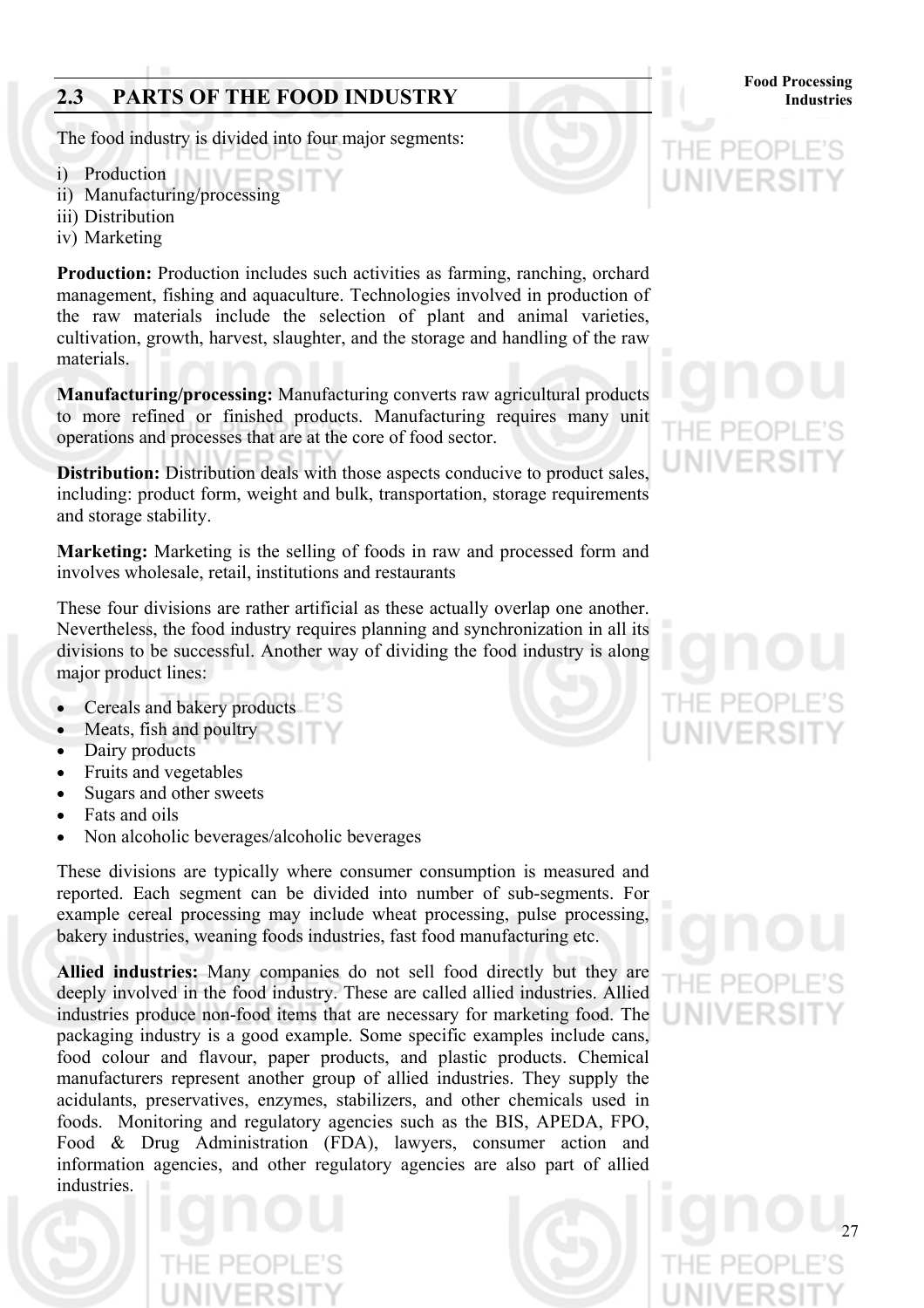# **Science and Technology 2.4 TRENDS IN CONSUMPTION OF PROCESSED FOOD**

Although expenditure on food has increased considerably over the years, the increase has not matched the gain in disposable income and hence percentage of income spent on food has declined. As income rises, the proportion spent for food declines.

Americans spent only about 8 percent of their personal consumption expenditures for food to be eaten at home. This compares with 10 percent for Canada and 11 percent for the United Kingdom. In less developed countries, such as India and the Philippines, at home food expenditures often account for more than 50 percent of a household's budget. In India, the percent total personal consumption expenditures spent on food consumed at home is 51.3%.

Consumption trends change over the years, and this influences what the food industry does. However, demand for individual foods is more responsive to prices as consumers substitute among alternative food commodities. Rising incomes increase expenditures on more expensive foods, as consumers demand more convenience and quality. Demographic factors, such as changes in household size and the age distribution of the population, can bring about changes in consumption.

Away-from-home meals and snacks now capture almost half (45 percent) of the U.S. food dollar. This is up from 34 percent in 1970. Fast food accounts for the largest and fastest rising share of sales in the food industry. Sales in fastfood industries now outpace the sales in full-service restaurants. People want quick and convenient meals. They do not want to spend to much time in preparing meals, travelling to pick up meals, or waiting for meals in a restaurant. Consumers want to combine mealtime with time engaged in other activities such as shopping, work, or travel. For example, McDonald's, Pizza hut, KFC, Burger King, Taco Bell, and others are now located in conversant outlets.

# **2.5 STATUS OF FOOD PROCESSING IN INDIA**

India is the world's second largest producer of fruits & vegetables, but hardly 2% of the produce is processed. India is the land of spices producing all varieties worth over Rs. 3500 crores (US \$ 900 million) amounting to 25-30% of world production, which is processed for value-addition and export. It grows 22 million tonnes of oilseeds covering most of the varieties. Other important plantation products include tea, coffee, cocoa and cashew.

India's livestock population is largest in the world with 50% of world's buffaloes and 20% of cattle, but only about 1% of total meat production is converted to value added products. India is the largest milk producer in the world but only about 15% of the total milk production is processed through the organized sector. Size of the semi-processed and ready to eat packaged food industry is over Rs. 4000 crores (US \$ 1 billion) and is growing at over 20%.

India has become a surplus producer of food from being an importer of food grains. However, India does not figure significantly in the world trade of food and food products. Food processing industry in India has been stagnant for a long time, although consumers in India spend more than half their expendable income on food, beverages and tobacco totalling almost Rs. 4000 billion.



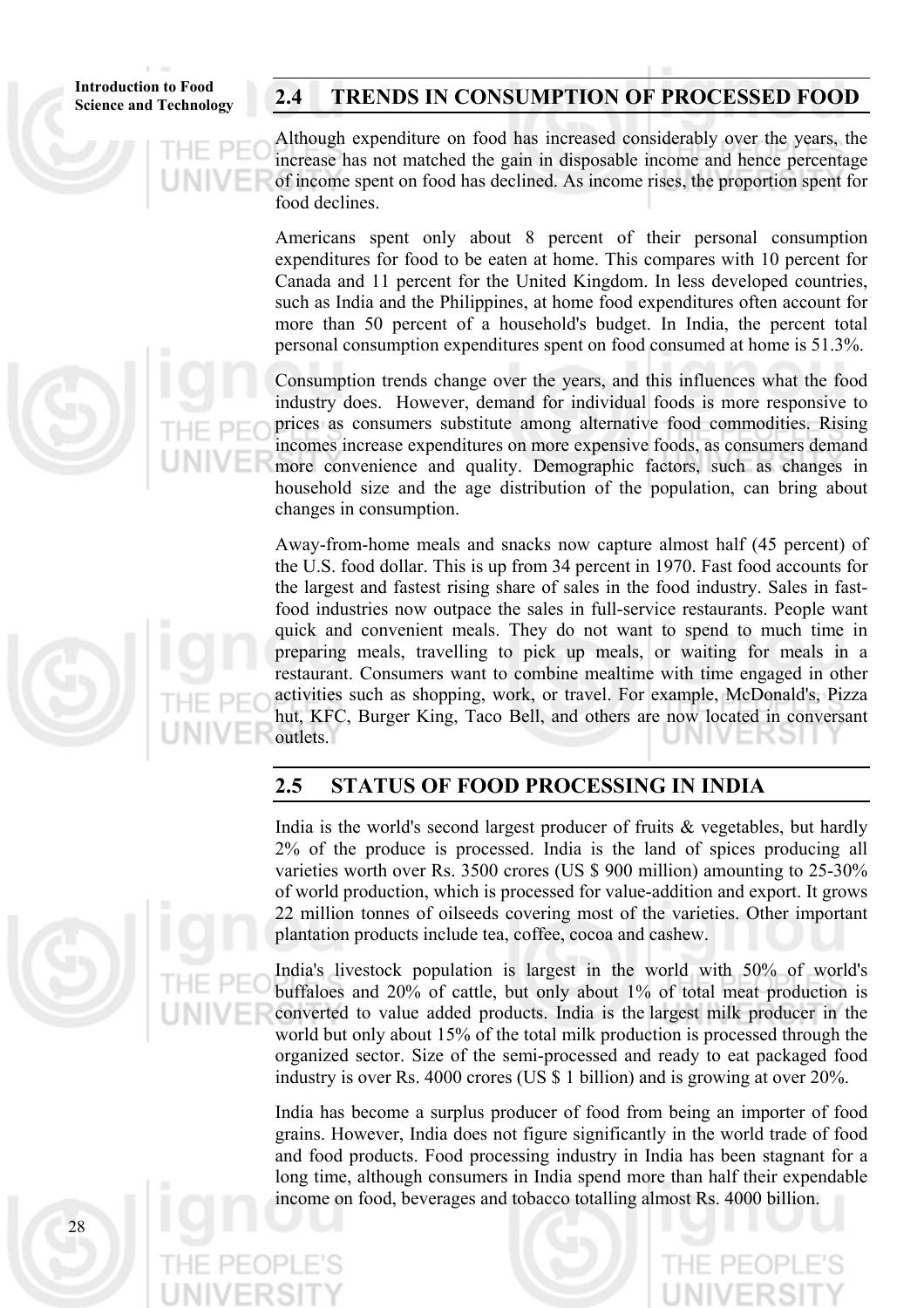There are a large number of small and medium size processing units and only a<br>**Industries** few large process houses. There are more than 800 flour mills, almost 600 fish processing units with about 4500 cold storages, over 5000 fruit and vegetable processing units, 170 meat processing units, about 650 soft drink units, more than 400 sugar mills and 700 solvent extraction units. With bigger units run by multi national companies, the number may not change significantly but there might be a qualitative change in the character of the industry.

Processed food industry ranks  $5<sup>th</sup>$  in size in India accounting for about 5.5% of GDP, employing more than 1.5 million workers in the industry with a size of about US\$ 30 billion. More than 75% of the industry is in unorganized sector in terms of turnover with value added foods account for US\$ 17 billion. The size of semi-processed and ready-to-eat/packaged food industry is about US\$ 1 billion.

Processed foods worth over US\$ 4 billion were exported in 2002-03, of which rice is about 46% and marine products about 34%. Major exports besides rice and fish products, have been fruits and vegetable products, meat and poultry products both fresh and frozen, egg products and tea. There are good prospects of having grains and grain products as well as milk and milk products also among the major export items.

# **Check Your Progress Exercise 1**

- **Note:** a) Use the space below for your answer.
	- b) Compare your answers with those given at the end of the unit.
- 1. How the food industries are segmented?

| .T.H.E.P.E.O.P.I.E.S.<br><br><b>NIVERSITY</b>      | THE PEOPLE<br><b>UNIVERSIT</b>           |
|----------------------------------------------------|------------------------------------------|
|                                                    |                                          |
| 2. What is the status of food processing in India? |                                          |
| <b>THE PEOPLE'S</b><br>UNIVERSITY                  | unou<br>THE PEOPLE'S<br><b>UNIVERSIT</b> |
|                                                    |                                          |
|                                                    |                                          |
|                                                    | unot<br>29                               |

**Food Processing**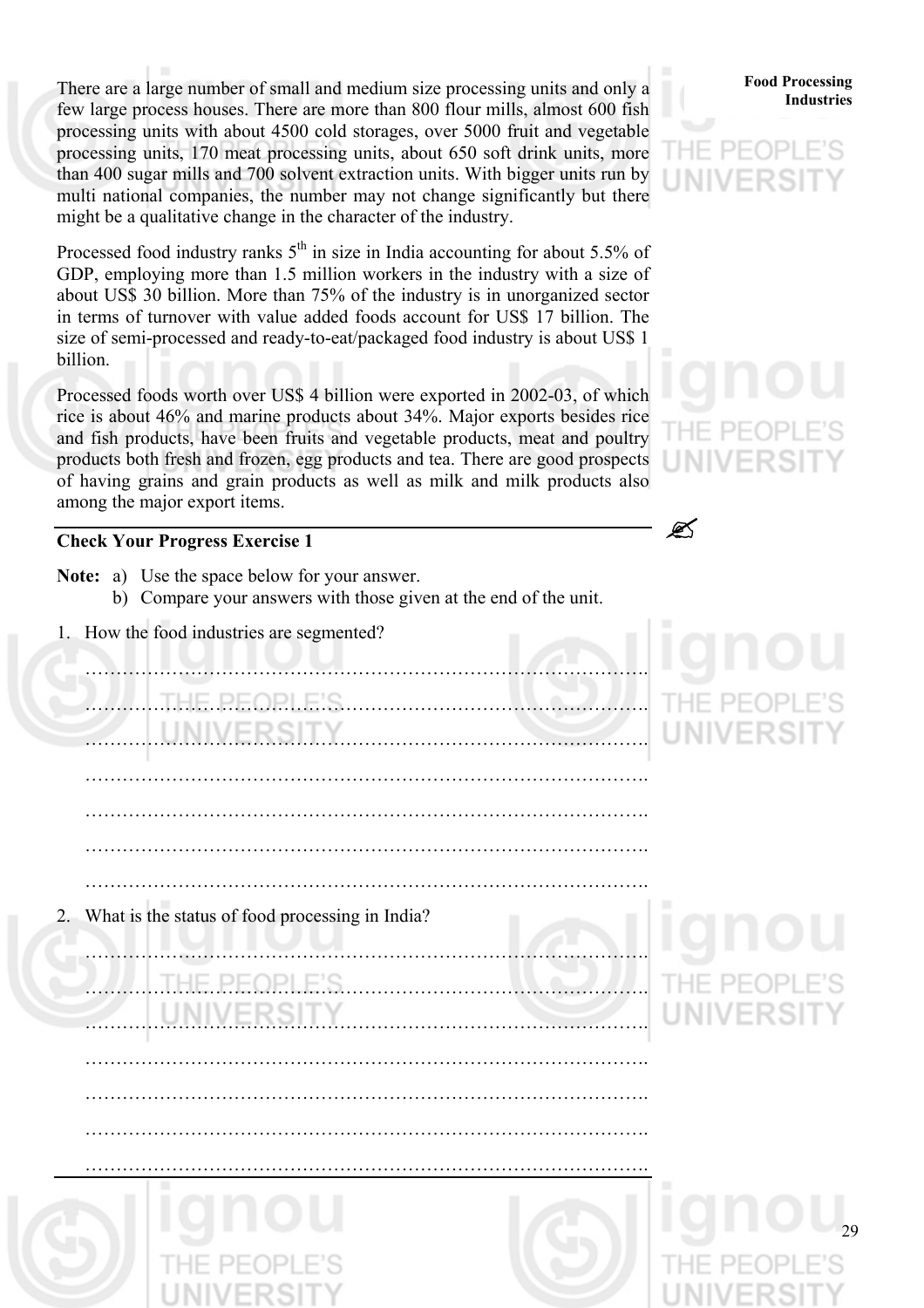# **Science and Technology 2.6 MAJOR FOOD PROCESSING SECTORS THEIR STATUS, PROBLEMS AND PROSPECTS**



- 2. Fruit & vegetable processing
- 3. Milk & milk products
- 4. Beverages like coffee, tea & cocoa
- 5. Fish, poultry, eggs & products
- 6. Meat & meat products
- 7. Aerated waters/soft drinks
- 8. Beer/alcoholic beverages
- 9. Bread, biscuits & other bakery products
- 10. Edible oil/fats.
- 11. Confectioneries

12. Breakfast cereals, malt protein, weaning, extruded food products

# **2.6.1 Problems in Food Processing Industries**

At present most of the industries are in unorganized sectors. So, numbers of problems are arising from different sections of the industries. Some of the basic problems encountered by Indian food industries at different levels are given below.

UNIVE

# *Farm level problems*

- Poor yield of farm produce and therefore low returns
	- Lack of material resources necessary for development
- Primitive methods of farming



- Unavailability of reliable handling and transportation system
- Lack of storage facilities at farm

# *Distributors problems*

- Lack of modern transportation facilities and high cost
- Inadequate cold storage faculties
- Irregular quality of farm produce

# *Processing industries problem*



30

- **Financing**
- Higher import duties
- Higher cost of raw material and packaging
- Inadequate transport and cold storage facilities
- Infrequent availability of refrigerated containers
- Staggering advertising costs
- Limited domestic market

# *Consumer discontent*

- Does not get value for money
- The price variation is a day to day affair
- Continued dependence on seasonal products
- Lack of variety of semi processed or prepared convenience food at affordable prices.

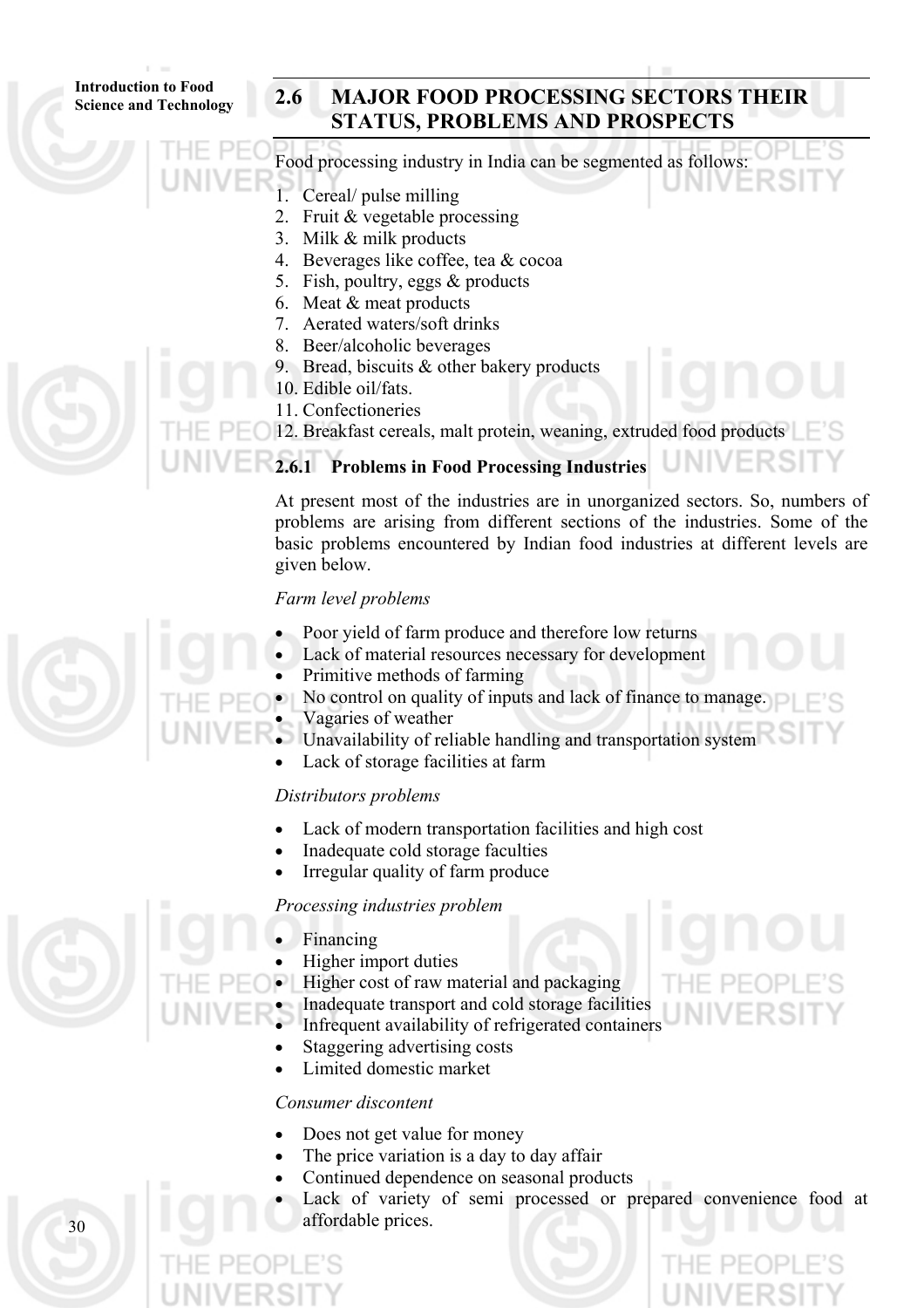The reasons for slow growth of processed foods in India in past are many.<br>Industries Majority of the population has low-income levels and cannot afford processed foods. Indians traditionally prefer fresh foods that are cooked rather than use preserved foods. There is also no national character for food habits and these keep changing from region to region. However, the scenario is changing with some foods especially the fast foods acquiring the national character. Also some foods such as idli, dosa, some Punjabi foods like chhole, alu mutter etc., some Chinese foods and now the western foods like burgers and pizza are fast gaining national popularity.

There are some factors that impede growth in this industry. Transport (both road and railways) and communication are poor. This causes special problems for perishable products. There are no reliable cold chains, which are necessary for temperature sensitive foods like fruits & vegetables, ice creams etc. Modernization is unaffordable for small-scale manufacturer but the large companies do not find investment justifiable due to small size of market. Packaging costs are high. Even the retail business in small stores so large that an inventory needed to display various brands and that is lacking. Supermarkets are not yet popular although a few are making appearance.

# **2.6.2 Prospects**

Indian government is now making an effort to promote better growth of this industry by giving it a priority sector status for lending by banks, most of the industry (except in alcoholic beverages and those products reserved for small scale), have been exempted from licensing, have relaxation in small scale reservation, foreign technology agreements, agro-based export oriented units, assistance in research and development etc. Government is also trying to improve infrastructure support such as cold chain facilities, transport, storage warehouses, etc. Governments are setting up Food Parks, 10-year tax holiday, and replacement of PFA Act with a new more rational act. The bill for Integrated Food Law is likely to be introduced in the Parliament.

Because of liberalization and other developmental measures being taken, future of the industry looks very bright. To some extent cold chain is being provided, which will help in retaining quality, freshness and reduce postharvest losses. With the new hybrid varieties being added the production season is also being extended. These developments shall result in the greater availability of quality raw materials to the industry thus resulting in better capacity utilization and producing a wider range of products and of international quality. The quality is now the watchword for success. The multinationals now entering the food industry have an international marketing network and have their brand loyalties all over the world. This will enable the Indian products reaching all over the world in the form and packing required.

With the rise in the per capita income particularly of the middle classes a drastic change in the food habits has been noticed. This will lead to an increased domestic consumption of processed foodstuffs.

# **2.7 CEREAL PROCESSING**

India produces about 200 million tonnes of different food grains every year. All major grains like paddy, wheat, maize, barley, and millets like jowar (great millet), bajra (pearl millet) & ragi (finger millet) are produced in the country.

# **Food Processing**

# $P-A$

THE PEOI UNIVERS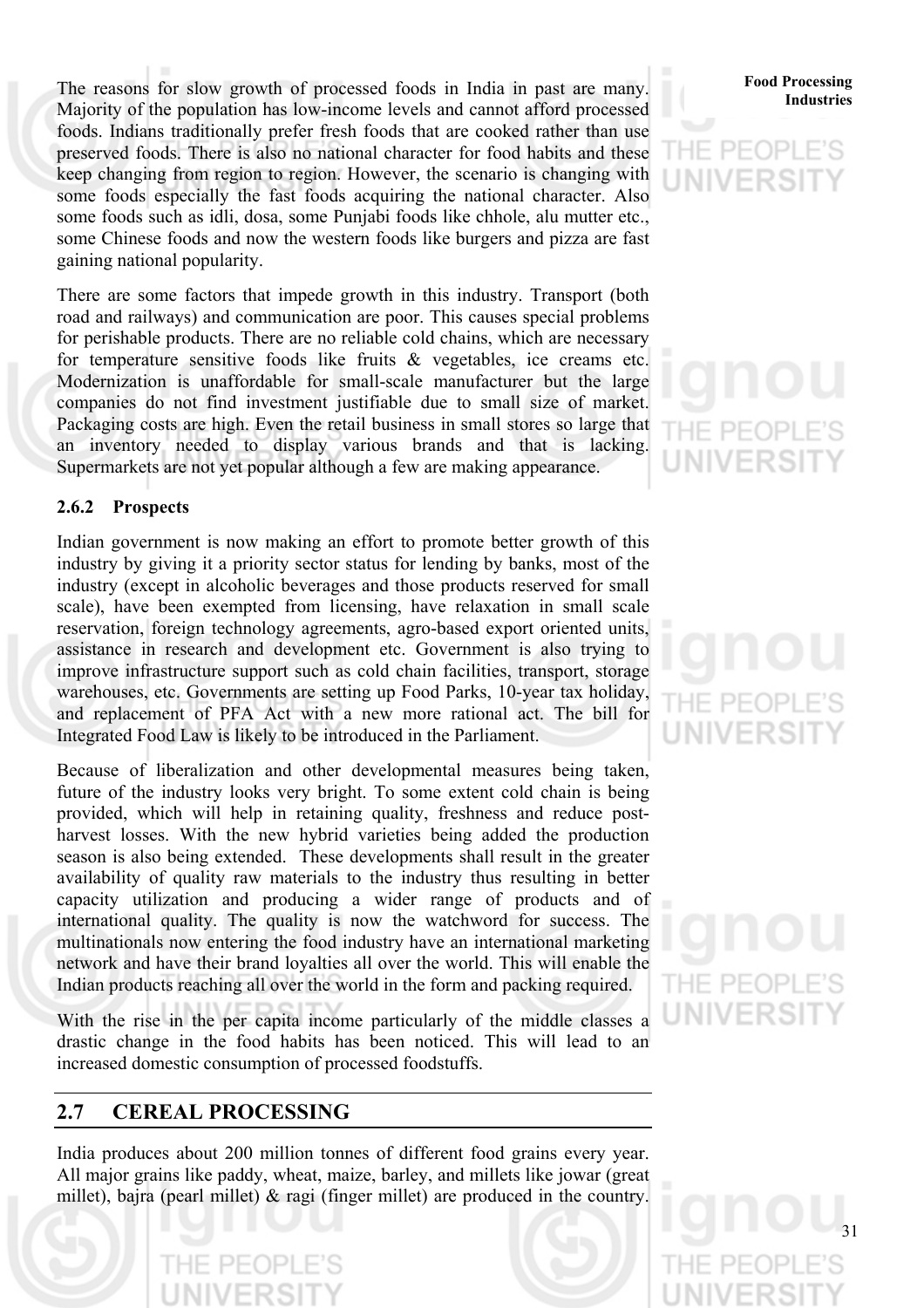**Introduction to Food Science and Technology**  The country is self sufficient in grain production and is the second largest wheat and rice producer in world, with a 20% share in total world production.

Primary milling of rice, wheat and pulses is the most important activity in food grains. There are over 91,000 rice hullers and 2,60,000 small flourmills engaged in primary milling. Further there are about 43,000 modernized rice mills/huller-cum sheller and the quantity of rice bran processed for bran-oil extraction stood at 3.4 million tonnes in 1999-2000.

Around 820 large flourmills in the country convert about 10.5 million tonnes of wheat into wheat products. Branded rice is becoming popular in the country and significant corporate presence is there in the domestic as well as export markets. Some quantity of wheat and wheat products is also exported.

The total market of bakery product, bread and biscuit is 1.5 million tonne and 1.1 million tonne respectively in year 1998. The cake market alone is estimated at 0.4 million tonne. The organized segment of the biscuit market is estimated to be 0.44 million tonnes whereas the unorganized sector accounts for the balance 0.66 million tonnes. Bread market is estimated to be growing at around 7% per annum in volume terms, whereas the biscuit market in the recent years has witnessed a little higher growth at around 8-10% per year.

Besides the industrial areas in leading metropolis, the bakery products and confectionery are carried on small-scale basis also at household level. Whereas, the confectionery industry has developed remarkably with the international brands mingling with the domestic market toffees, chocolates etc. produced at large scale in important industrial regions of the country. During the last 2 decades, small and unorganized players shared the growth in the industry. Currently, there are an estimated 2 million bakeries across the country engaged in production of bread, biscuits and other products. The estimated annual production of bakery products in India is in excess of 3 million tonnes, of which bread accounts for nearly 50% and biscuits 37% in volume terms in the organized sector. Sugar-boiled confectionery, consisting of hard-boiled candy, toffees and other sugar-based candies, is the largest confectionary segments and valued at around Rs 2,000 crore. The confectionery industry has a current capacity of 85,000 tons; the market is growing at the rate of 10-15% per annum.

# **2.8 PULSE PROCESSING**

In India, around 75% of pulses produced is consumed after having been milled for removal of the husk and splitting or after some processing. Losses take place at various stages after harvest viz. during storage, loosening of husk, at the time of processing, etc. Among post harvest operations, storage causes the maximum loss of 7.5%, processing, threshing and transport causes 1%, 0.5% losses respectively, aggregating 9.5% total loss. Though the main cause of low per capita availability is considered to be poor productivity and production but reduction in post harvest losses can enhance the availability to a considerable extent. However, most of the commercial technologies available for this purpose are either obsolete or inadequate and result in heavy losses due to breakage and powdering of the grain. Successful efforts have been made to develop improved technologies to reduce milling losses and improve product quality. Similarly there is a need for development and utilization of improved technologies for the manufacture of products based on grain legumes.

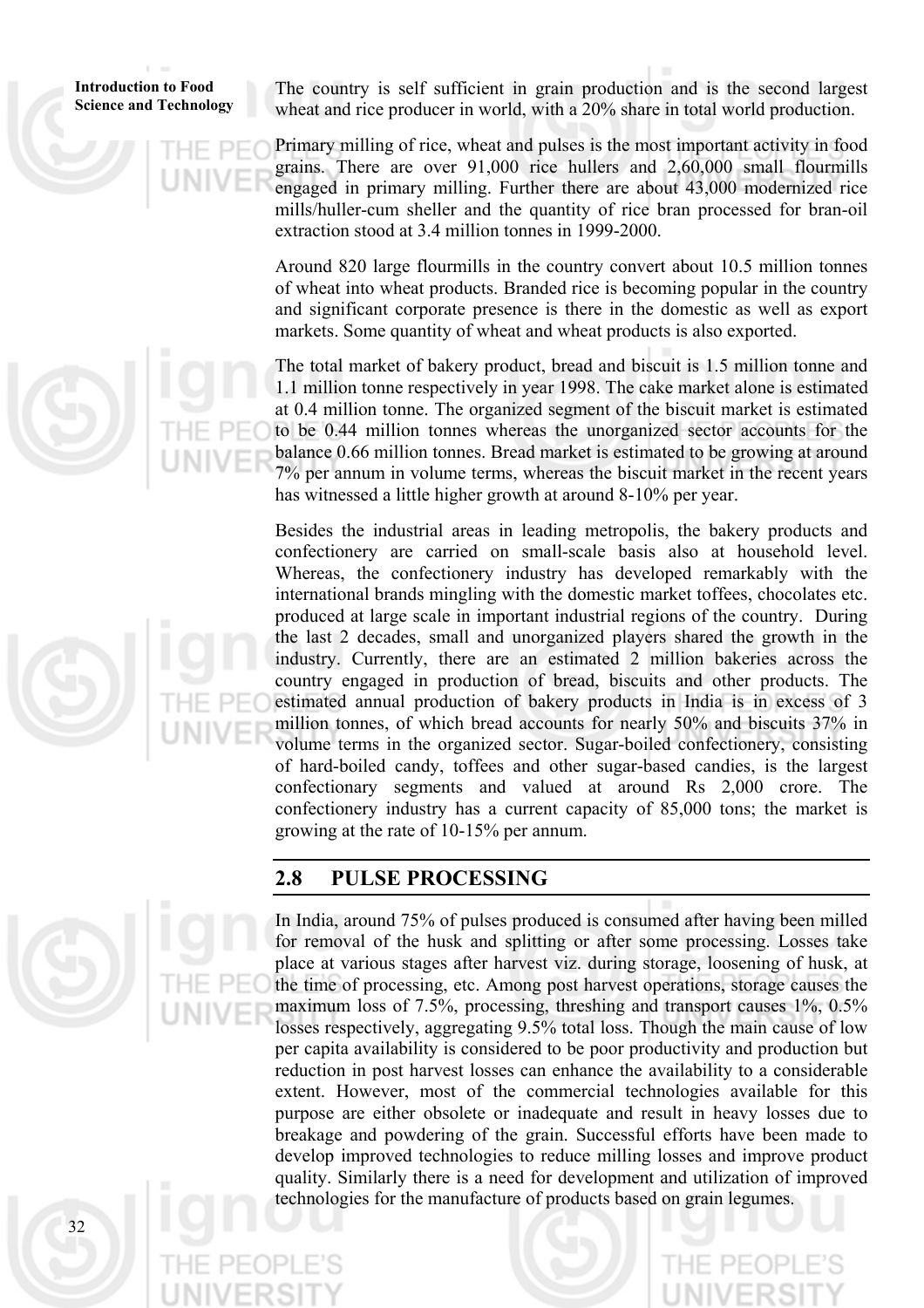**Industries** Conversion of pulses to dhal is the third largest food processing industry in the **Food Processing** country after rice and wheat milling industries. It is estimated that about 75% of the pulses produced in the country are converted to dhal. Milling of pulses has been practiced as a small-scale rural operation from time immemorial and more recently as large commercial operation. About 30% of the production of pulses is retained by the farmers and is processed in rural sector using traditional techniques. Presently the dhal available in the market comes almost entirely from the large-scale mills. There are about 10,000 dhal mills working in various parts of the country processing different pulses throughout the year.

A majority of the 5500 mills, reported in the country are big and semiautomatic/ automatic. They process more than 80% of the pulses produced in the country. However, there is a good scope for new entrants in this field is of particular significance as pulses are the main suppliers of proteins and nutritious food to the poor masses.

Depending upon the scope for processing pulses, dhal-milling plants can be setup in rural areas so that the waste material available from this industry could be beneficially used for cattle feed and other purposes.

Many pulse milling machines, technology and process have been developed by different research organizations of the country to overcome most of the anomalies of the traditional methods. Some of these methods have better milling efficiency, more yield in lesser time and at lesser processing costs compared to the traditional process.

# **2.9 OILSEED PROCESSING**

The vegetable oil processing and extraction industry also plays a vital role in our edible oil economy. It comprises the orthodox bullock driven crushers and the modern expander/extruder units. In recent times the processing sector has passed through a transitional phase, attempting to cope with the rapidly changing processing methods the world over.

Over the years the demand for both edible and inedible oils in India has been on the rise. The gap between demand and supply has been largely bridged by using innovative technologies and unconventional oil sources from forest based oilseeds. In recent years per capita consumption of edible oil has also been rising. It was estimated that edible oil demand would be about 7.1 million tonnes or 26 million tonnes of oilseeds. Although India produces about 7 million tones of edible oils annually, a gap may still arise as the industry sources are expecting an increase in our annual per capita consumption of edible oil to 9 kg. The domestic demand for edible oils has been growing at about 6.7 percent per annum whereas production only at 4.5 percent per annum.

The processing by the solvent extraction industry declined to 10.4 million tonnes in 1996 compared to 11.2 million tonnes in the previous year. Exports of oil meal, oilseeds and minor oils have reached 4.55 million tones) valued at Rs. 3766 crores (\$ 1067 million) during the year 1996-97 at against 4.54 million tonnes (valued at Rs. 2873 crore equivalent to \$ 820 million) in 1995- 96, i.e. a quantum jump of 35 per cent over the previous year.

India has about 2.5 lakhs ghanis and kolhus and around 50.000 oil mills of different capacities. While most of the former categories have low

# **Food Processing**

# F PF UNIVERS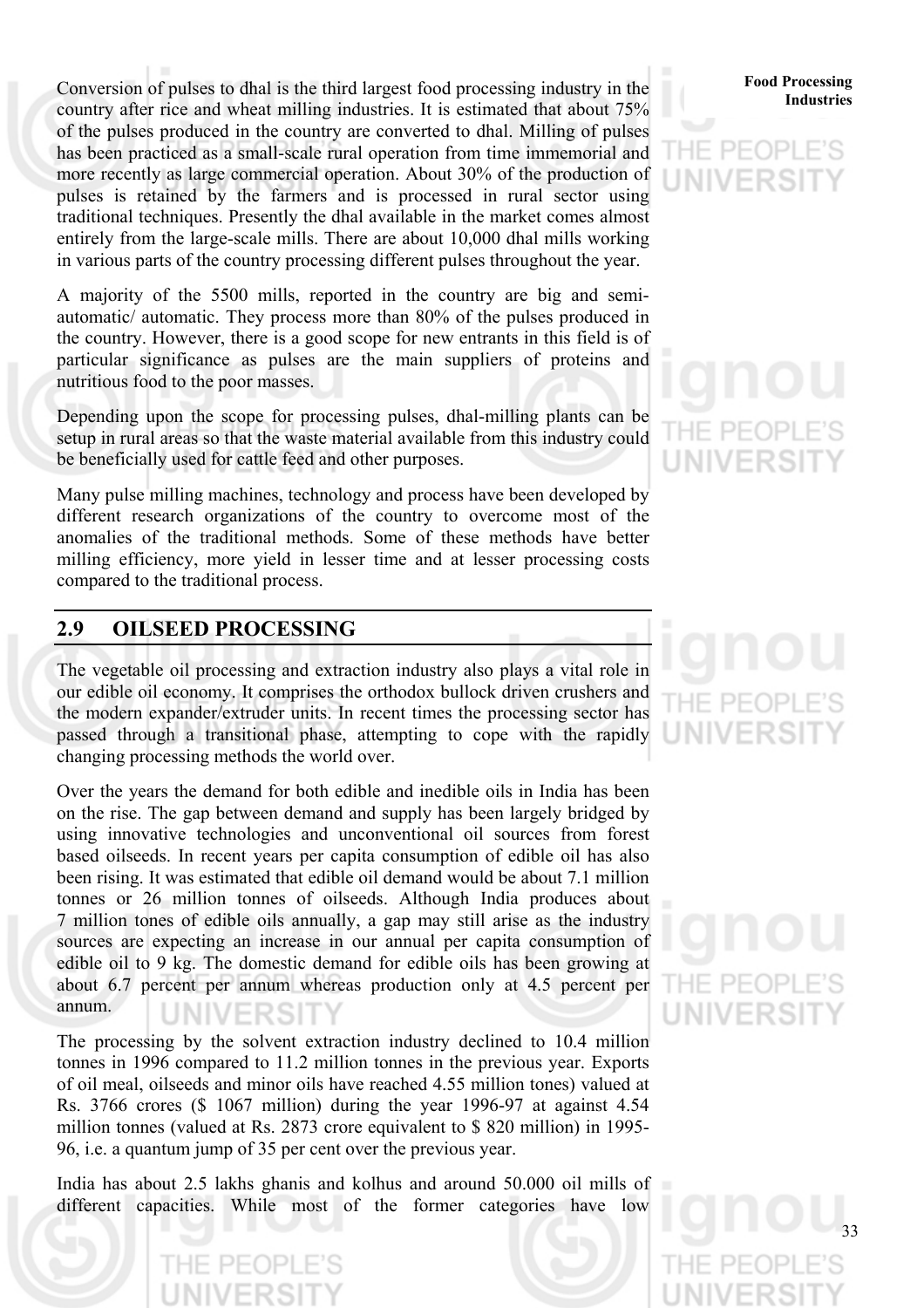**Introduction to Food Science and Technology** 

productivity, majority of the oil mills have only the capacity of 1 to 5 tonnes per day and about 150 are having that of 50 tonnes per day.

Vanaspati production has been growing at an annual rate of 1.6 per cent during 1990-91 to 1995-96. Yet of its 161 units, 49 have put down the shutter during 1996. The vanaspati producer's are pressing for decontrolling the use of mustard oil in vanaspati production. Now the Vegetable Oils Products (VOP) industry is permitted to use only certain specified varieties of mustard. High input cost is a major constraint faced by the manufacturers. The vanaspati industry's capacity utilization went down to 36 per cent in 1994-95 from a high of 66 per cent in 1987-88. The industry has also added substantial capacities is complete disregard to the market demand, 26.6 lakh tones in 1994-95 compared to 15 lakh tones in 1986-87.

For increasing domestic production potential for vegetable oil (edible  $\&$ industrial) from non-conventional sources, and integrated approach is necessary for exploitation of non-traditional oilseeds. Soybean and oil palm are two promising oil bearing materials for achieving self-sufficiency for India.

# **Check Your Progress Exercise 2** 

**Note:** a) Use the space below for your answer.

- b) Compare your answers with those given at the end of the unit.
- 1. What are the major problems and prospects of processing industries?

 ………………………………………………………………………………. ………………………………………………………………………………. ………………………………………………………………………………. ………………………………………………………………………………. ………………………………………………………………………………. ……………………………………………………………………………….

……………………………………………………………………………….





……………………………………………………………………………….

……………………………………………………………………………….

# **2.10 HORTICULTURAL CROP PROCESSING**

The commercial processing of fruit  $&$  vegetables is less than 2%. The main reason being that domestic consumption of processed items is quite meagre



 $3<sub>4</sub>$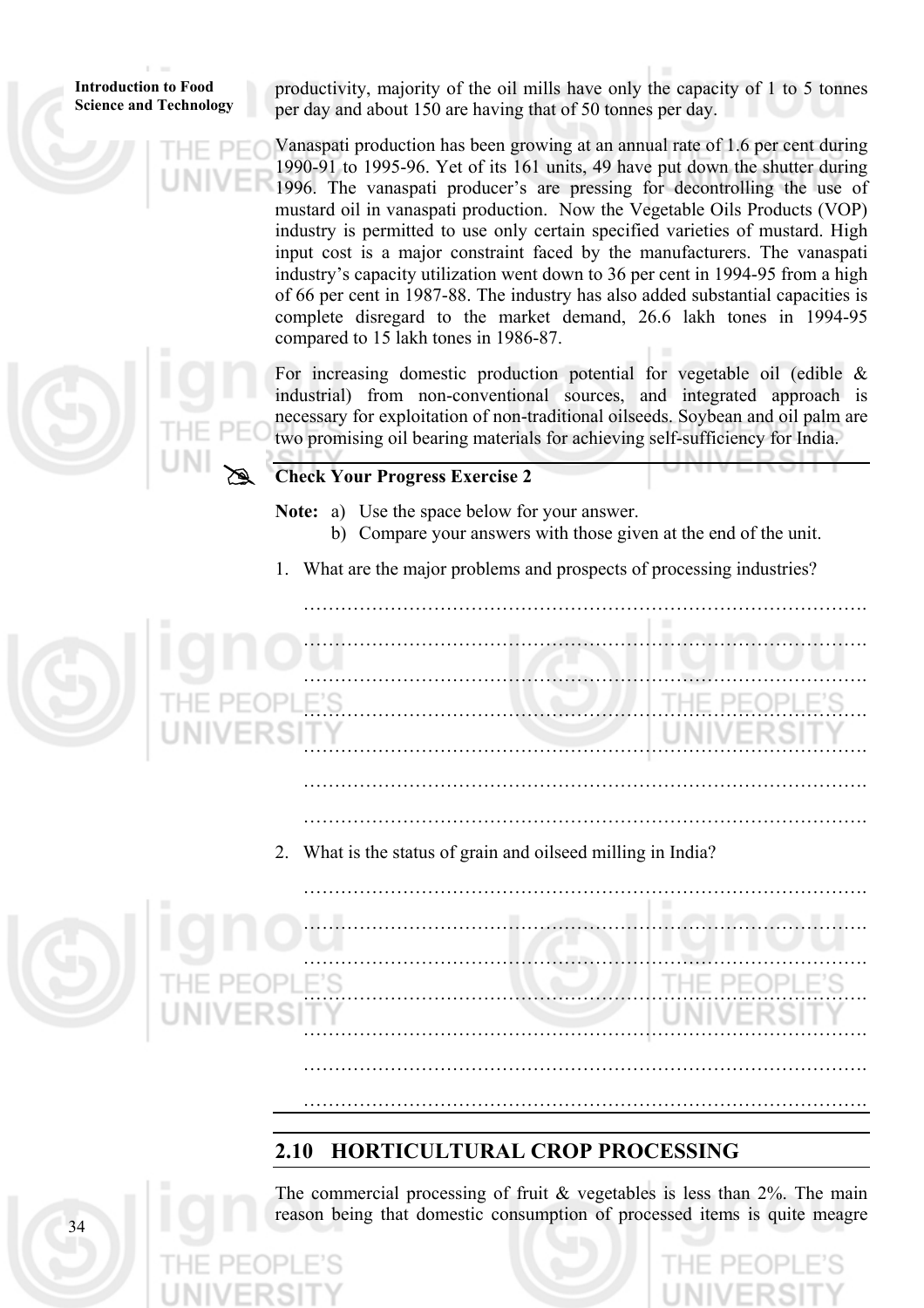**Industries** because of economic reasons and also as a matter of habit as consumers prefer<br>Industries fresh fruits & vegetables. The high cost of packaging pushes up the cost of the processed items and thereby makes them out of reach of the common man. Because of the varied agro-climatic conditions some fresh fruit & vegetable are available throughout the year.

Presently there are a little over 5198 units registered under the FPO distributed all over the country. Most of the units fall in the cottage and or small-scale sector. A few modern processing plants have, now come up and many more are in the pipeline. The installed capacity, which was 11.08 lakh tonnes, in 1993, increased to 21.00 lakh tonnes at the end of the year 1999. After the liberalization of the economic policies in the country, a few very modern plants produce mango pulp, tomato paste etc. in aseptic packing, freeze drying of many fruit & vegetables including mushroom is being taken up. It is expected that in the years to come, many modern state of the art plants shall come up.

The important items manufactured in the country are fruit pulps particularly of tomatoes & mangoes, ready to serve juices, canned fruits, jam, pickles, squashes, etc. Recently, items like frozen fruits, pulps, dehydrated & freezedried vegetables, canned mushrooms etc. are also being produced. In the coming years, new industries like carbonated fruit drinks, dehydrated and freeze dried fruits, fruit juice concentrates are expected to come up.

India in a small way has been in the export market for almost 30 years. Among the popular items in export are mango chutneys, pickles. Fruit juices, canned and dehydrated mushrooms, frozen & canned fruit & vegetables. In the year 1997-98 the exports of processed fruit and vegetables were in the order of 299 thousand tonnes valued at Rs. 761 crores (US \$ 200 million).

Due to the WTO Agreement, all the exporting units will have to follow the Codex Alimentarius standards. This makes the compliance easier as one does not have to try to comply with several different legal requirements of different countries. There are many processors who export their products to several countries. Codex Alimentarius also has another requirement and that is Hazard Analysis and Critical Control Points (HACCP). This has been incorporated to ensure safety of food products. Although this is new to most Indian manufacturers, several processing units have already incorporated these requirements in their units.

The future looks quite promising for food processing industry. It is bound to grow at much more healthy rate as many plans are implemented. Government has a big role to play in its development and has already given its willingness to help the industry.

## **2.11 LIVESTOCK AND AQUACULTURAL PRODUCE**  LIG7 **PROCESSING**

## **2.11.1 Fish Processing**

With over 8000 km. of coastline, 3 million hectares of reservoirs and 1.4 million hectares of brackish water, India has vast potential for fishes from both inland and marine resources. Units mostly exist in the small-scale sector as proprietary or partnership firms or fishermen co-operatives. Over the last decade, the organized corporate sector has become increasingly involved in preservation, processing and export of coastal fish. But the wide variety of fish

# **Food Processing**

# UNIVERS

# E PF(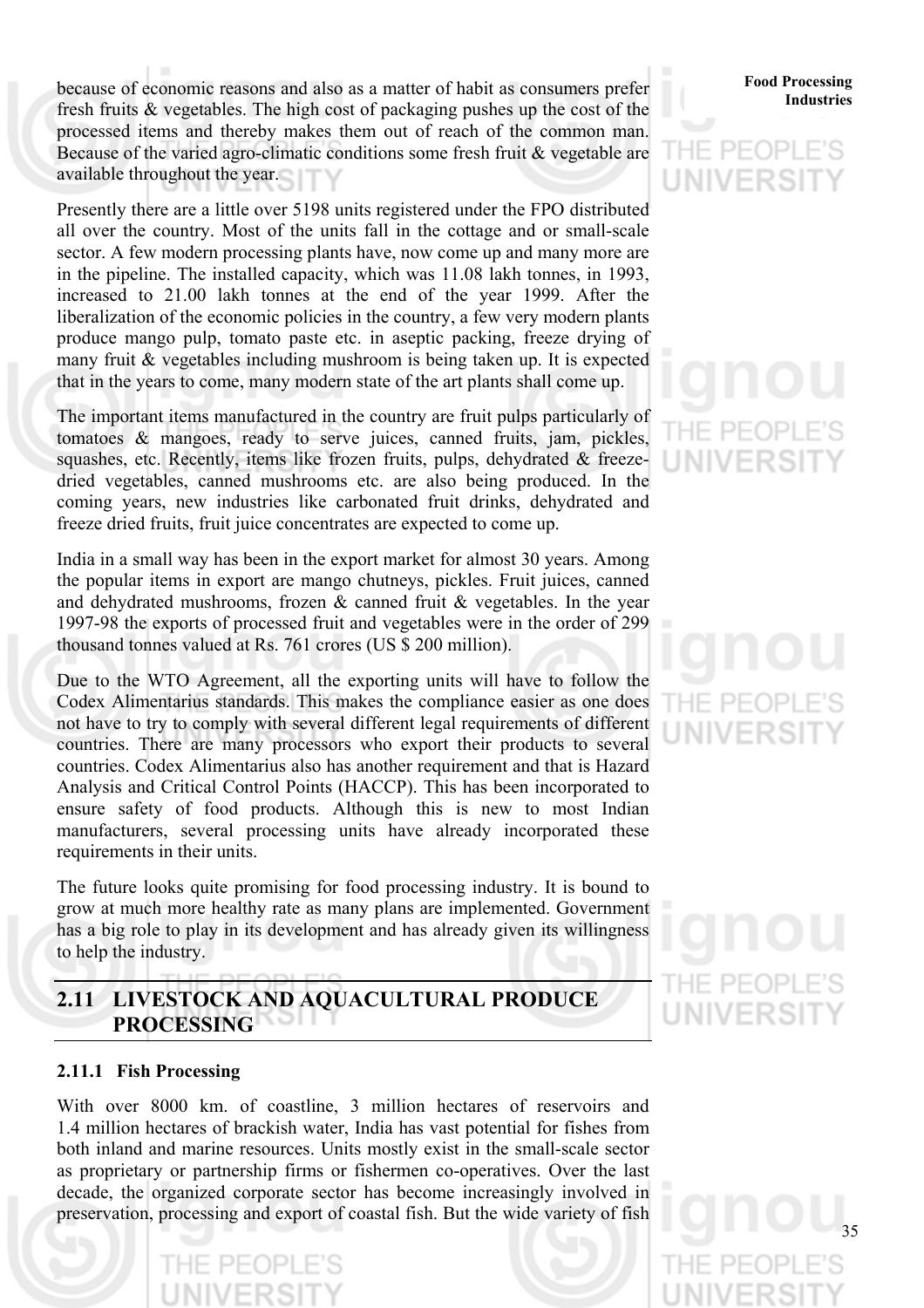**Introduction to Food Science and Technology**  resources found in Indian inland waters, coastal areas and deep seas comprising India's Exclusive Economic Zone, still remain grossly under utilized

Processing of produce into canned and frozen forms is carried out almost entirely for the export market. In all, there are about 393 freezing units, 13 canning units, 160 ice-making units, 12 fishmeal units and also about 476 cold storage units. Processed fish products for export include: conventional block frozen products, individual quick frozen products (IQF), minced fish products like fish sausage, cakes, cutlets, pastes, surimi, texturised products and dry fish etc.

# **2.11.2 Meat Processing**

India has a livestock population of 470 million that includes 205 million cattle and 90 million buffaloes. The country produces about 450 million broilers and 30 billion eggs annually. Animals, which are generally used for production of meat, are cattle, buffalos, sheep and goat, pigs and poultry. Mithun is also slaughtered for meat in North East and Sikkim. Rabbit meat is also used as a specialty in Kerala and some other states.

Consumption per head of both fresh and processed meat in India is very low at 1.5 kilograms. This compares with the world average of 35.5 kilograms. The production of meat and meat products has shown an impressive growth. The details of production of meat and meat products from 1994 to 1998 are as given Table 2.2.

| S.<br>N <sub>0</sub> | Meat product            | 1994 | 1995 | 1996 | 1997 | 1998 |
|----------------------|-------------------------|------|------|------|------|------|
| $\cdot$ 1.           | Mutton and Goat<br>Meat | 637  | 647  | 669  | 670  | 675  |
| 2.                   | Pork Meat               | 366  | 420  | 420  | 420  | 420  |
| 3.                   | Poultry Meat            | 422  | 578  | 480  | 580  | 600  |
| 4.                   | Cattle Meat (Beef)      | 1290 | 1292 | 1202 | 1292 | 1295 |
| 5.                   | <b>Buffalo Meat</b>     | 1200 | 1204 | 1204 | 1205 | 1210 |

**Table 2.2: Production of meat and meat products (in thousand tonnes)**



The total meat production in the country is 4 million tonnes, which includes beef, buffalo meat, mutton, goat meat, pork and poultry meat. However, only about 1% of the total meat is converted into value added products like sausages, ham, bacon, luncheon meat, kebabs, meatballs etc. The total meat export during 1999-2000 was Rs.845.00 crores consisting mostly of mutton and buffalo meat out of which 70% was contributed by export of buffalo meat.

The country has 3600 slaughterhouses, 9 modern abattoirs and 171 meatprocessing units licensed under MPO. A few modern pork-processing plants are also coming up in the country. These are primary meat processing houses and are administered by local authorities. Most of them are outdated and use primitive technologies for the production of meat. There are very few modern facilities, although a few such units do exist for pork and bacon processing, for the integrated slaughter and processing of buffalo, sheep and goat meat and for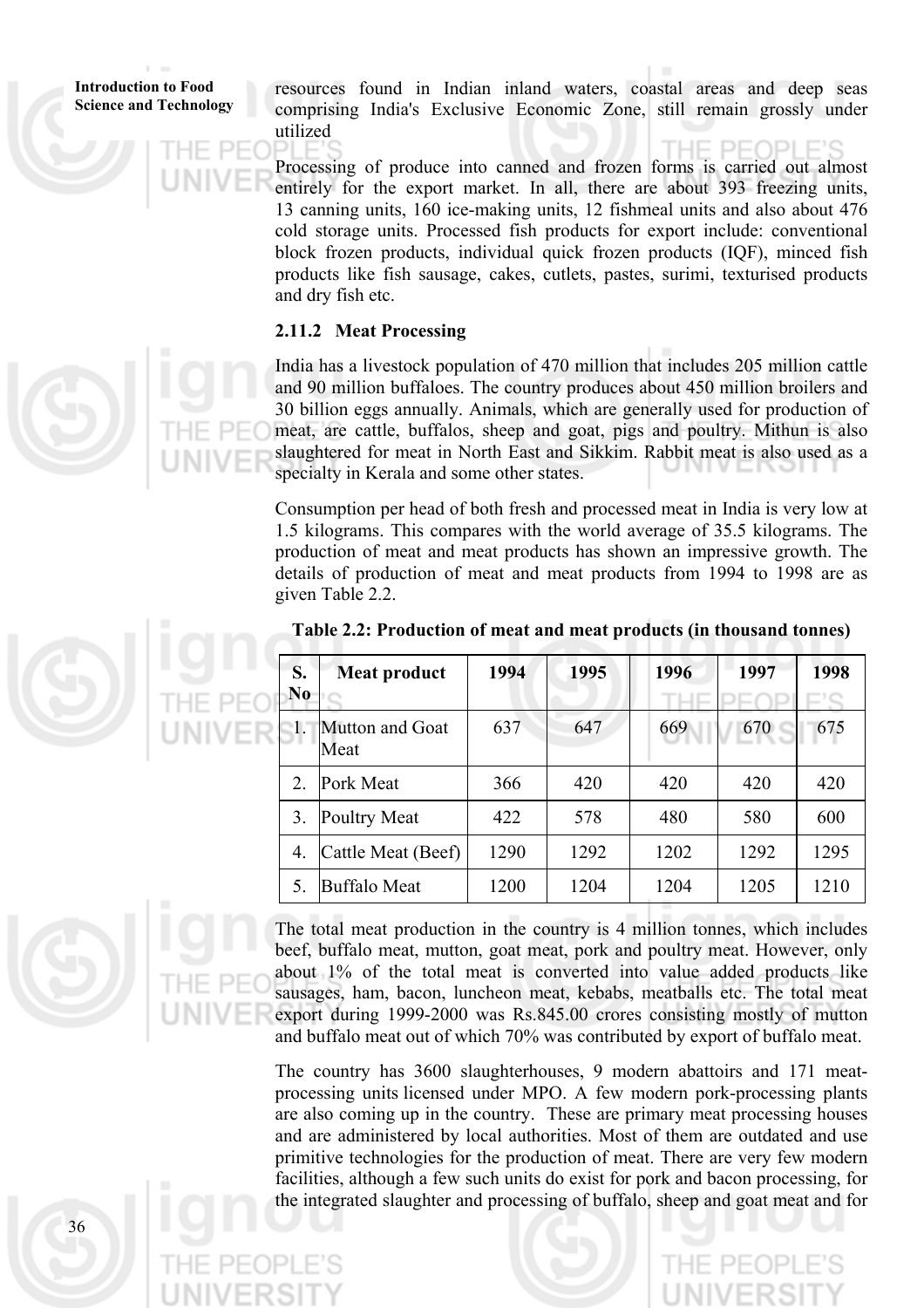**Industries** the processing of poultry meat. In addition to this, a large proportion of meat<br>Industries production is slaughtered in houses or small-unlicensed establishments.

Poultry processing is still in its infancy. There are only seven modern integrated poultry processing plants. However, there are a good number of small poultry processing units engaged in production of poultry meat products. There are five egg-processing units engaged in exporting egg products.

The level of processing in the Indian market is very small and the potential for rapid growth is therefore substantial. With the advent of fast food outlets in all the metropolitan centers, the impact on meat processing industry is immense. As per capita incomes rises and urban families live in smaller units, the demand for processed meat products, which can be rapidly cooked, will rise.

# **2.12 NATIONAL FOOD PROCESSING POLICY**

The Government has come out with a draft national food processing policy with a vision to motivate farmers and food processors and to provide interactive coupling between technology, economy, environment and society for steady development of food processing activities to build up a substantial base for production of value added agro food products for domestic and export markets with a strong emphasis on food safety and quality enabling the farmers especially to realize direct benefits of new technology and marketing network and to ensure adequate availability of quality food products for the consumers at affordable prices.

The policy will seek to create an appropriate environment for the entrepreneurs to set up food processing industries through rationalization of tax structure, harmonization  $\&$  simplification of food laws, promotion campaign to create market for processed foods by providing financial assistance to Industry Associations, NGOs/cooperatives, private sector units, State Government organizations. It also includes infrastructural development programs like establishment of cold chain, low cost pre-cooling facilities near farms, cold stores and grading, sorting, packaging facilities, application of biotechnology, remote sensing technologies, energy saving technologies and technologies for environmental protection, building up a strong infrastructural base for production of value added products with special emphasis on food safety and quality matching international standards etc. The policy has many backward and forward linkages between farmers, market, processors and consumers.

# **Check Your Progress Exercise 3** "

- **Note:** a) Use the space below for your answer. b) Compare your answers with those given at the end of the unit.
- 1. What is the status and prospects of meat processing industries?

……………………………………………………………………………….

……………………………………………………………………………….

……………………………………………………………………………….

**Food Processing**

37

 ………………………………………………………………………………. ……………………………………………………………………………….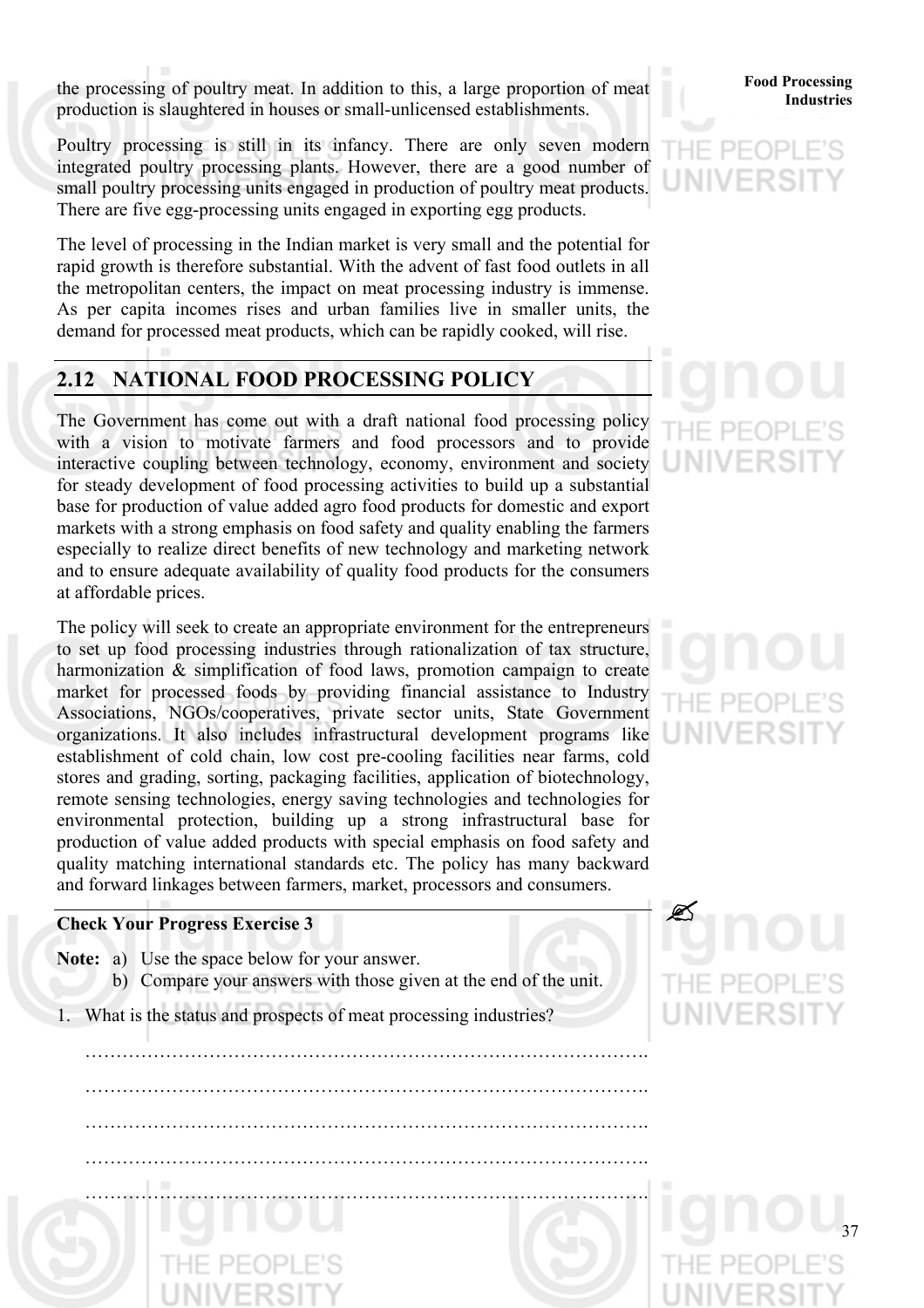2. What is National Food Processing Policy?

**Introduction to Food Science and Technology** 

| <b>HE PEOPLE'S</b> |  | THE PEOPLE'S |  |
|--------------------|--|--------------|--|
| <b>NIVERSITY</b>   |  | UNIVERSITY   |  |
|                    |  |              |  |
|                    |  |              |  |
|                    |  |              |  |
|                    |  |              |  |
|                    |  |              |  |

# **2.13 LET US SUM UP**

The food industry is divided into production manufacturing distribution and marketing. The industry is highly responsive to change and interrelated with others. Consumers drive the food industry and to some extent the food industry drives the consumer, making changes in food consumption, types and meals. Food is now a global commodity with changing tread scenario in the world.

The food processing industry in India is in its growing stage. It contributes 5.5% of GDP. Most of the foods processing industries are in unorganized sector. There are number of problems which are responsible for slow growth of food Industry. But the prospects of food industry are very good, as changes in the food habits have been observed in the recent past.

Cereal processing is the major food-processing sector in India. Numbers of bakery products are also produced in the India and the market is growing fast rate 7.5% of pulses produced in India is processed for preparation of dall. There are about 5500 processing mills in India. There are about 2.5 lakh *ghanis* in India. Vanaspati production sector is slow. The commercial processing of fruits and vegetables is only 2% in India. There are 5198 food processing units which are registered under food product order.

In fish processing the organized sectors are now coming up. There are about 393 freezing units in the country. Meat is one of the important export commodity in food processing export sector. Only 0.2% of total meat production is further processed at commercial scale. The poultry processing is in the starting phase.

The government has come out with a draft national food processing policy with a vision to motivate and provide interactive compiling between all stakeholders. The policy will seek to create an appropriate environment for the entrepreneurs to set up food processing industries through creating enabling environment, infrastructure development with backward and forward linkages.

# **2.14 KEY WORDS**

# **National food processing**

**policy** : Draft of government on food processing policy of India.



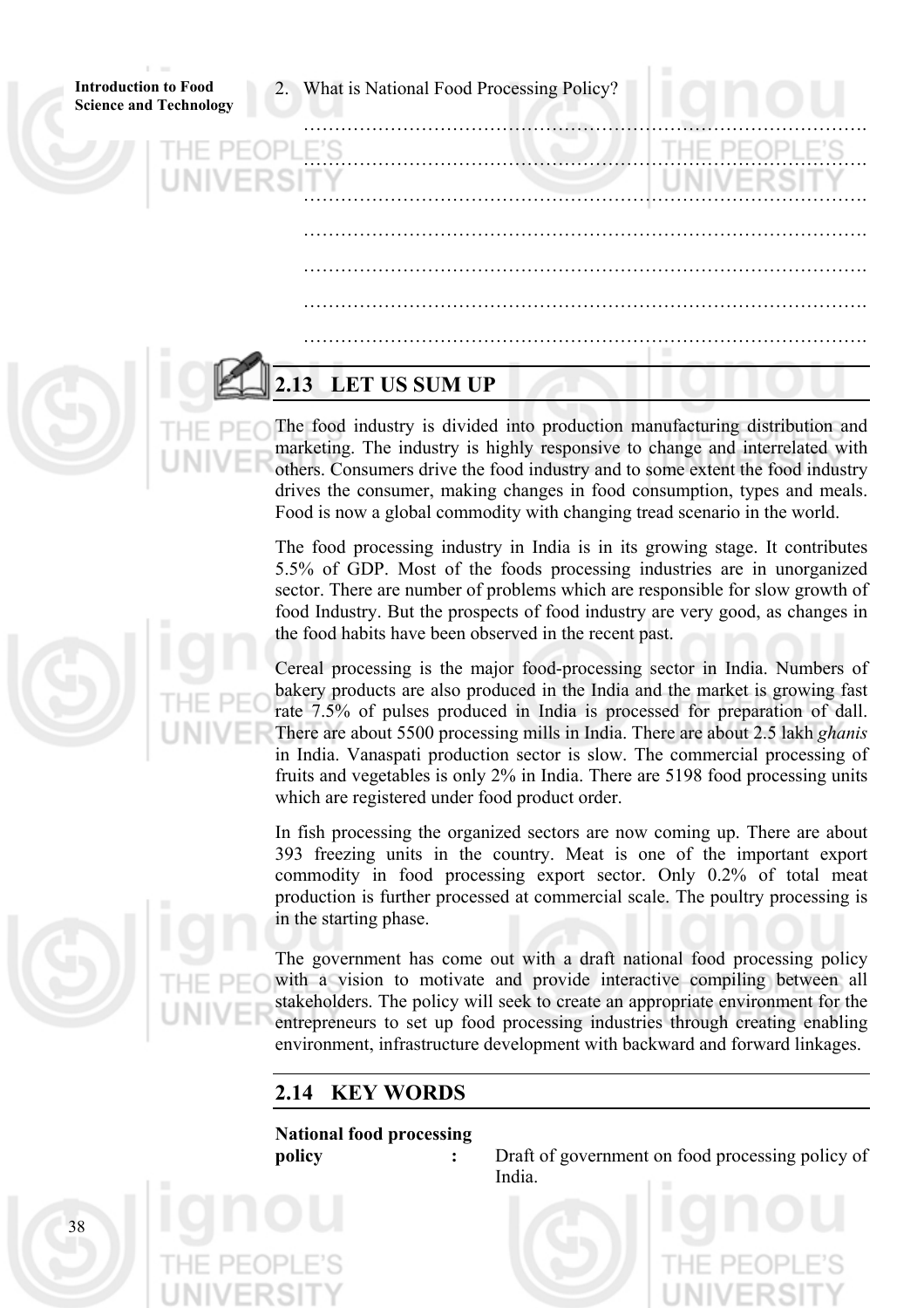| <b>Food processing</b><br>industries           |                | The industries engaged in commercial processing                                                 | <b>Food Processing</b><br><b>Industries</b> |  |
|------------------------------------------------|----------------|-------------------------------------------------------------------------------------------------|---------------------------------------------|--|
| <b>Allied industries</b>                       |                | of foods.<br>The industries indirectly associated with food<br>processing industries.           | UNIVERSITY                                  |  |
| <b>Cereal processing</b>                       |                | The processing of cereals like wheat, paddy etc.                                                |                                             |  |
| <b>Primary processing</b>                      | $\ddot{\cdot}$ | It includes cleaning/grading of raw material and<br>dehusking.                                  |                                             |  |
| <b>Pulse processing</b>                        |                | The processing of pulses to get the dall or any<br>other product.                               |                                             |  |
| <b>Oilseed processing</b>                      |                | Processing of oilseeds to extract oil from oil-<br>bearing seeds.                               |                                             |  |
| <b>Horticultural crop</b><br><b>Processing</b> |                | Processing of fruits and vegetables to increase<br>their shelf life and prepare other products. | <b>UNIVERSITY</b>                           |  |
| <b>HACCP</b>                                   | $\ddot{\cdot}$ | Hazard analysis and critical control points.                                                    |                                             |  |
| <b>Fish processing</b>                         |                | Processing of fish includes, freezing, canning,<br>deboning etc.                                |                                             |  |

**Meat Processing:** The processing of animal carcass for human consumption.

# **2.15 ANSWERS TO CHECK YOUR PROGRESS EXERCI SES**

# **Check Your Progress Exercise 1**

- 1. Your answer should include following points:
	- Classification based on units of industry
	- Classification on food products
- 2. Your answer should include following points:
	- Past and present status
	- Future prospects and scope
- **Check Your Progress Exercise 2**
- 1. Your answer should include following points:
	- Problems of farmers, market, processor and consumers
	- Future scope, government policies
- 2. Your answer should include following points:
	- Cereal, pulses, oilseeds
	- Processing industries, potential